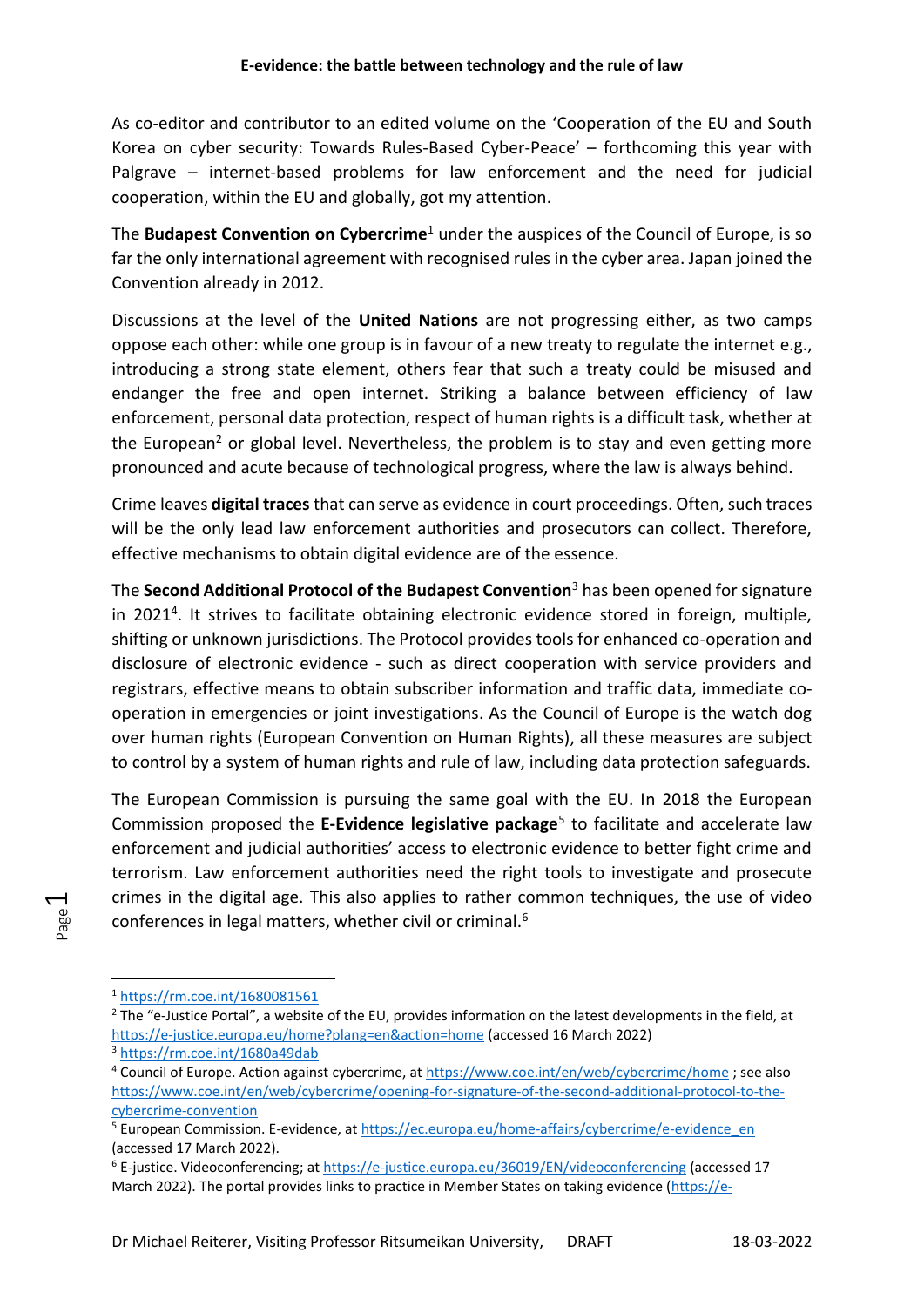**International cooperation is a MUST**, as useful information needed for criminal investigations and prosecutions is stored in the cloud, on a server in another country and/or held by service providers that are located in other countries. Even where all other elements of a case are located in the investigating country, the location of the data or of the service provider can create a cross-border situation.

Traditional means to obtain information, the European Investigation Order or Mutual Legal Assistance agreements (MLA) were designed for traditional investigative measures, but are too slow for obtaining electronic evidence which can be transferred or deleted at the click of a mouse<sup>7</sup>.

The Council and the European Parliament (EP) presented their **draft Regulation on European production and preservation orders for electronic evidence in criminal matters** in November 2018<sup>8</sup>. Ever since a fierce legal and political battle<sup>9</sup> is raging with civil society and interest groups<sup>10</sup> strongly protesting and rendering the trilogue, the procedure to find a compromise between the three EU institutions, rather difficult. 841 proposed amendments speak for themselves<sup>11</sup>.

**Fast forward:** The French presidency of the Council had listed 'Evidence in criminal proceedings: European Production and Preservation Orders for electronic evidence in criminal matters (2018/0108 COD)' as a priority<sup>12</sup> item of the work program although acknowledging from the outset, that conclusion of this file remains uncertain. Thus, at the Justice and Home Affairs Council on 4 March 2022, ministers were informed that the creeping formal trilogue has resumed. The main point of divergence remains the question of the

[https://www.ebu.ch/files/live/sites/ebu/files/News/Position\\_Papers/open/2022/Coalition's%20remarks%20o](https://www.ebu.ch/files/live/sites/ebu/files/News/Position_Papers/open/2022/Coalition) [n%20EP%20package%20deal.pdf](https://www.ebu.ch/files/live/sites/ebu/files/News/Position_Papers/open/2022/Coalition) (accessed 17 March 2022).

[justice.europa.eu/405/EN/taking\\_evidence\\_by\\_videoconference\)](https://e-justice.europa.eu/405/EN/taking_evidence_by_videoconference) as well as a Manual dealing with the technical data [\(https://e-justice.europa.eu/71/EN/manual](https://e-justice.europa.eu/71/EN/manual) ).

<sup>&</sup>lt;sup>7</sup> European Commission. Security union facilitating access to electronic evidence, Fact sheet; April 2018; at [https://ec.europa.eu/info/sites/default/files/placeholder\\_2.pdf](https://ec.europa.eu/info/sites/default/files/placeholder_2.pdf)

<sup>8</sup> <https://data.consilium.europa.eu/doc/document/ST-15020-2018-INIT/en/pdf>

<sup>9</sup> EDRi (2018). "EU Council's general approach on "e-evidence": From bad to worse". 19 December 2018; at <https://edri.org/our-work/eu-councils-general-approach-on-e-evidence-from-bad-to-worse/>

 $10$  E-Evidence Coalition remarks on the on the Rapporteur package proposal. 2022; at

Opinion of the European Economic and Social Committee on 'Proposal for a Regulation of the European Parliament and of the Council on European Production and Preservation Orders for electronic evidence in criminal matters', 2018; at [https://eur-lex.europa.eu/legal](https://eur-lex.europa.eu/legal-content/EN/TXT/PDF/?uri=CELEX:52018AE2737&from=EN)[content/EN/TXT/PDF/?uri=CELEX:52018AE2737&from=EN](https://eur-lex.europa.eu/legal-content/EN/TXT/PDF/?uri=CELEX:52018AE2737&from=EN)

<sup>&</sup>lt;sup>11</sup> Theodore Christakis (2020). "E-Evidence in the EU Parliament: Basic Features of Birgit Sippel's Draft Report". European Law Blog, 21 January 2021; at [https://europeanlawblog.eu/2020/01/21/e-evidence-in-the-eu](https://europeanlawblog.eu/2020/01/21/e-evidence-in-the-eu-parliament-basic-features-of-birgit-sippels-draft-report/#:~:text=Despite%20difficult%20negotiations%20among%20EU%20Member%20States%2C%20the,States%2C%20including%20Germany%2C%20who%20opposed%20the%20Council%E2%80%99s%20draft)[parliament-basic-features-of-birgit-sippels-draft-](https://europeanlawblog.eu/2020/01/21/e-evidence-in-the-eu-parliament-basic-features-of-birgit-sippels-draft-report/#:~:text=Despite%20difficult%20negotiations%20among%20EU%20Member%20States%2C%20the,States%2C%20including%20Germany%2C%20who%20opposed%20the%20Council%E2%80%99s%20draft)

[report/#:~:text=Despite%20difficult%20negotiations%20among%20EU%20Member%20States%2C%20the,Stat](https://europeanlawblog.eu/2020/01/21/e-evidence-in-the-eu-parliament-basic-features-of-birgit-sippels-draft-report/#:~:text=Despite%20difficult%20negotiations%20among%20EU%20Member%20States%2C%20the,States%2C%20including%20Germany%2C%20who%20opposed%20the%20Council%E2%80%99s%20draft) [es%2C%20including%20Germany%2C%20who%20opposed%20the%20Council%E2%80%99s%20draft.](https://europeanlawblog.eu/2020/01/21/e-evidence-in-the-eu-parliament-basic-features-of-birgit-sippels-draft-report/#:~:text=Despite%20difficult%20negotiations%20among%20EU%20Member%20States%2C%20the,States%2C%20including%20Germany%2C%20who%20opposed%20the%20Council%E2%80%99s%20draft)

EP (2018). An assessment of the Commission's proposals on electronic evidence. At

[https://www.europarl.europa.eu/RegData/etudes/STUD/2018/604989/IPOL\\_STU\(2018\)604989\\_EN.pdf](https://www.europarl.europa.eu/RegData/etudes/STUD/2018/604989/IPOL_STU(2018)604989_EN.pdf) <sup>12</sup> EP (2022). Priority dossiers under the French EU Council Presidency.

[https://www.europarl.europa.eu/RegData/etudes/BRIE/2022/698865/EPRS\\_BRI\(2022\)698865\\_EN.pdf](https://www.europarl.europa.eu/RegData/etudes/BRIE/2022/698865/EPRS_BRI(2022)698865_EN.pdf)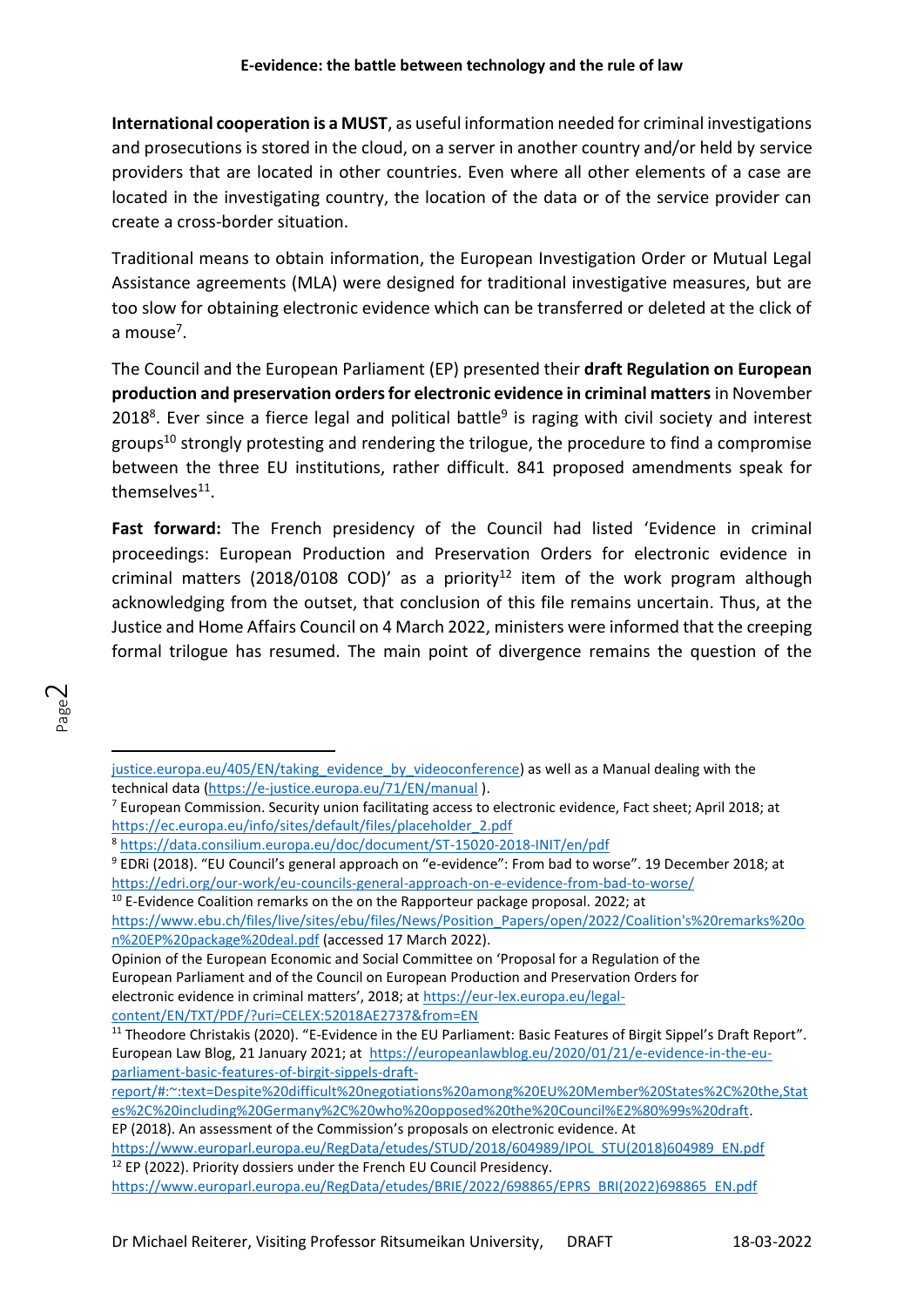procedure for the notification of the request by the requesting authority to the authority of the member state of the place of establishment of the private supplier<sup>13</sup>.

In addition, the **Covid-19 pandemic**<sup>14</sup> has given a boost to **e-justice** e.g., the overall technical framework of exercising justice and guaranteeing fundamental rights and the rule of law. The 'old courtrooms' have to open to new technologies; the working methods are undergoing fundamental changes.

More specifically, the experience of the discussion of the **rule of law** in some member states and the temporary introduction of emergency measures because of COVID-19 limiting fundamental freedoms, have created a heightened concern that legislation in such a sensitive area has to life up to high judicial standards.

Therefore, the EP suggests, that orders originating with a member state under observation according to Article 7 of the EU Treaty ("a clear risk of a serious breach by a Member State of the values referred to in Article  $2'$ )<sup>15</sup>, the executing state has to confirm the release of any data. This procedure includes additional safeguards compared to the normal procedure where the EP suggests "a notification procedure by the executing state for all production and preservation orders, in some cases with suspensive effect. The issuing or validation of an order for the production of traffic or content data must be carried out by a judge."<sup>16</sup>

Thus, this remains work in progress!

## **For discussion:**

- *1. How to solve the dilemma of the speed of the internet in criminal matters (a mouse click) vs. procedural safeguards in legal proceedings as well as international cooperation, which has become essential in cyber issues.*
- *2. Cyber platforms, connections are primarily owned and managed by private service providers and their cooperation is required (pursuing electronic traces, taking down hate speech, child pornography…) – to which extend can they be entrusted with law enforcement.*
- *3. How to safeguard the fundamental rights of persons against attempts by states to infringe rights in breach of rule of law, either in form of "fishing expeditions" or to obtain data for political purposes.*

<sup>13</sup> Council of the European Union (2022)<https://www.consilium.europa.eu/en/meetings/jha/2022/03/03-04/>

<sup>&</sup>lt;sup>14</sup> E-justice. "Impact of COVID-19 on the justice field", offering a comprehensive overview; at [https://e](https://e-justice.europa.eu/37147/EN/impact_of_covid19_on_the_justice_field?clang=en)[justice.europa.eu/37147/EN/impact\\_of\\_covid19\\_on\\_the\\_justice\\_field?clang=en;](https://e-justice.europa.eu/37147/EN/impact_of_covid19_on_the_justice_field?clang=en) see also Council of Europe. "Management of the judiciary - compilation of comments and comments by country", with an interactive map; a[t https://www.coe.int/en/web/cepej/compilation-comments](https://www.coe.int/en/web/cepej/compilation-comments)

<sup>15</sup> <https://eur-lex.europa.eu/legal-content/EN/TXT/?uri=celex%3A12016M007>

<sup>&</sup>lt;sup>16</sup> Thomas Wahl (2021). "E-Evidence Package: EP Paves Way for Trilogue Negotiations". eucrim 19 January 2021; a[t https://eucrim.eu/news/e-evidence-package-ep-paves-way-trilogue-negotiations/](https://eucrim.eu/news/e-evidence-package-ep-paves-way-trilogue-negotiations/)